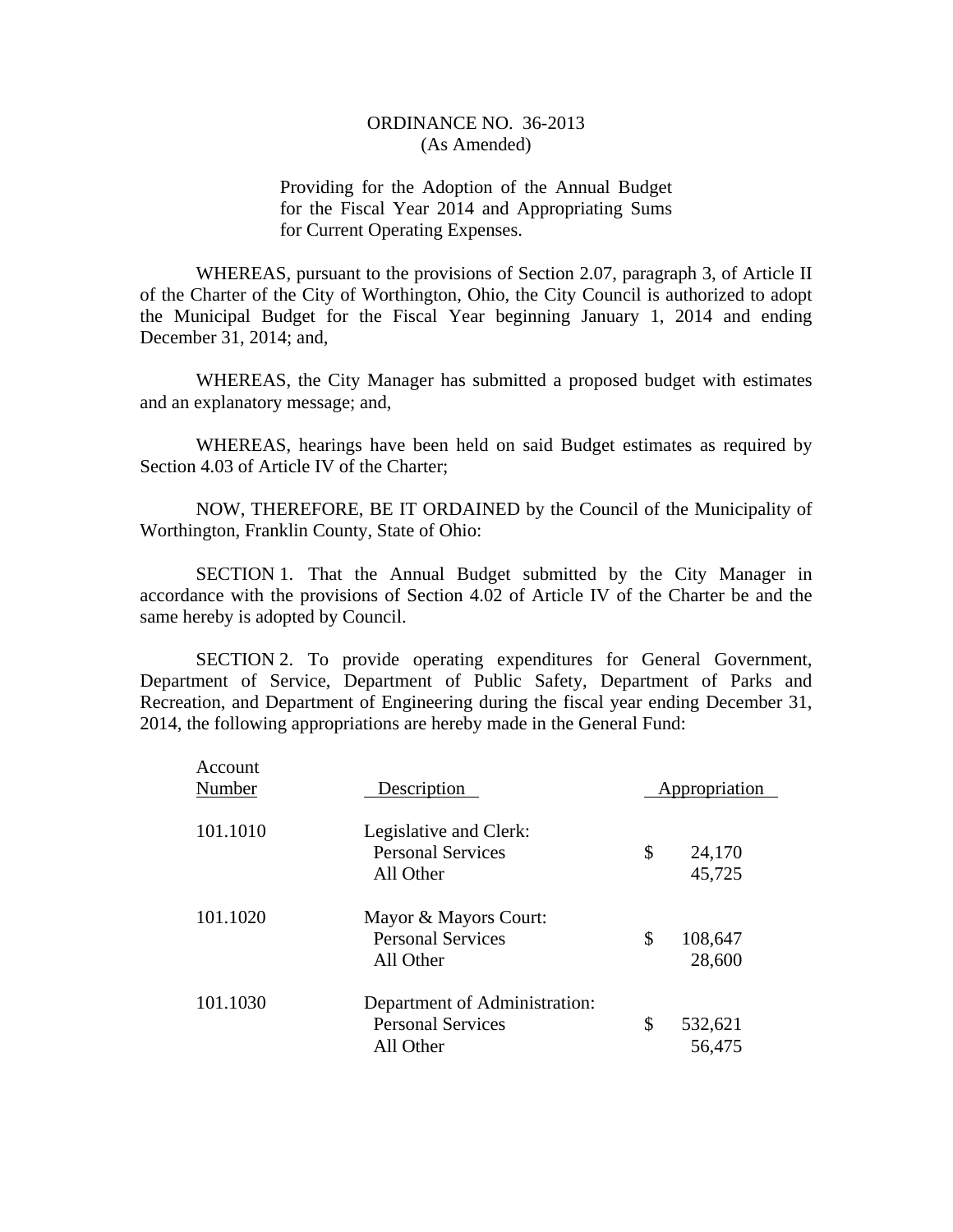| Account<br>Number | Description                                                                | Appropriation             |
|-------------------|----------------------------------------------------------------------------|---------------------------|
| 101.1040          | Department of Personnel:<br><b>Personal Services</b><br>All Other          | \$<br>2,784,686<br>32,200 |
| 101.1050          | Department of Finance & Taxation:<br><b>Personal Services</b><br>All Other | \$<br>314,669<br>875,400  |
| 101.1060          | Department of Law<br><b>Personal Services</b><br>All Other                 | \$<br>207,632<br>217,000  |
| 101.1070          | Economic Development:<br><b>Personal Services</b><br>All Other             | \$<br>111,161<br>156,450  |
| 101.1080          | <b>Legal Advertising</b>                                                   | \$<br>30,000              |
| 101.1090          | <b>County Auditor Deductions</b>                                           | \$<br>91,300              |
| 101.1100          | <b>Board of Health</b>                                                     | \$<br>77,000              |
| 101.1110          | <b>Transfers</b>                                                           | \$<br>575,000             |
| 101.1120          | <b>Contractual Services/Refuse</b>                                         | \$<br>1,000,000           |
| 101.1130          | <b>Utilities</b>                                                           | \$<br>860,000             |
| 101.1140          | <b>Special Group Activities</b>                                            | \$<br>58,248              |
| 101.1150          | <b>Contingency Account</b>                                                 | \$<br>50,000              |
| 101.1160          | M.I.S. Services:<br><b>Personal Services</b><br>All Other                  | \$<br>229,680<br>98,250   |
| 101.1170          | Lodging Tax                                                                | \$<br>126,000             |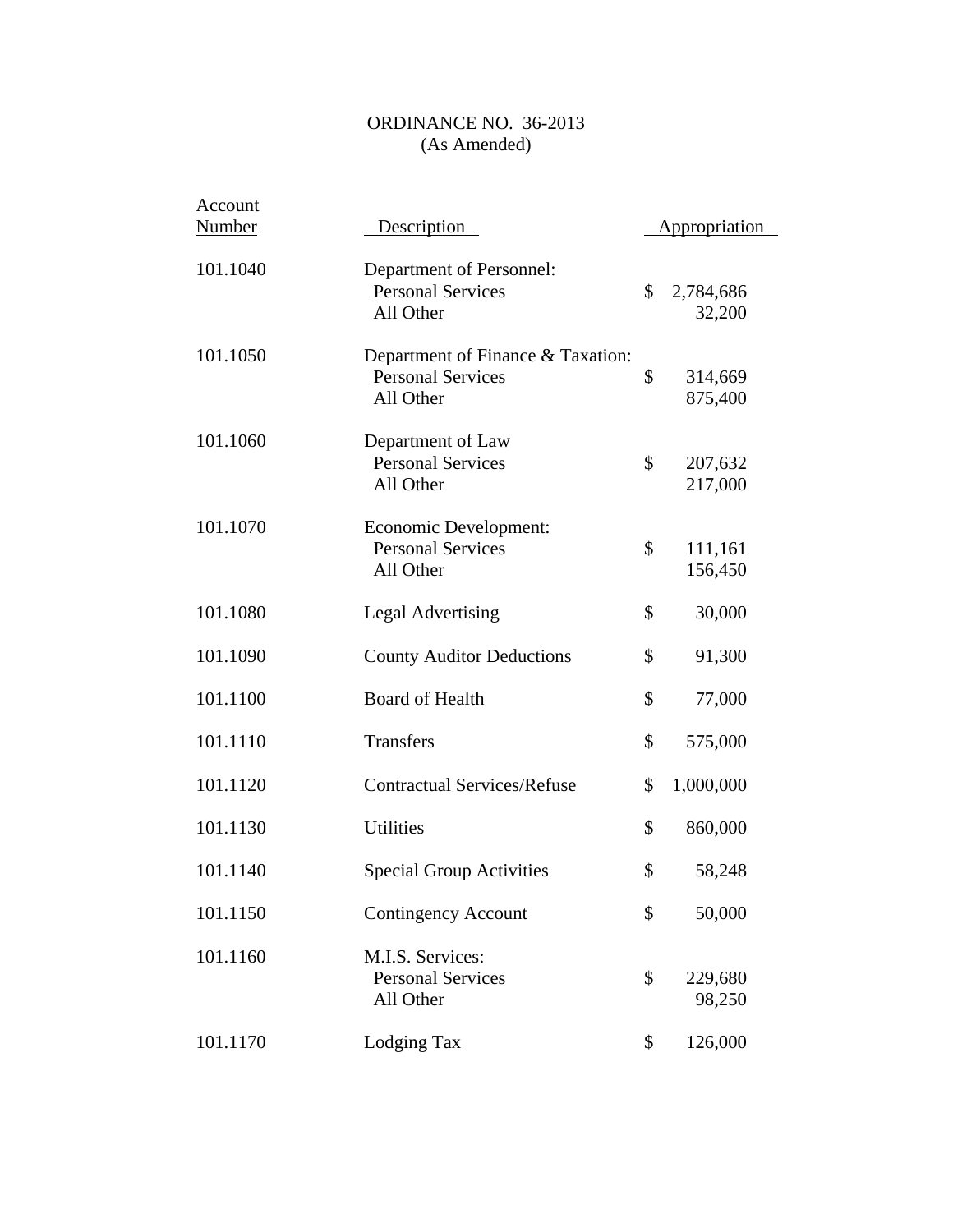| Account                             |                                                 |               |                      |
|-------------------------------------|-------------------------------------------------|---------------|----------------------|
| <b>Number</b>                       | Description                                     |               | <b>Appropriation</b> |
| 101.1180                            | <b>Cultural Arts Center</b>                     | \$            | 246,500              |
|                                     | <b>Total General</b>                            |               |                      |
|                                     | Government                                      | $\mathcal{S}$ | 8,937,414            |
|                                     | <b>Department of Safety: Division of Police</b> |               |                      |
| 101.2010                            | Administration:                                 |               |                      |
|                                     | <b>Personal Services</b>                        | \$            | 123,550              |
|                                     | All Other                                       |               | 19,500               |
| 101.2020                            | <b>Community Service:</b>                       |               |                      |
|                                     | <b>Personal Services</b>                        |               | \$2,448,216          |
|                                     | All Other                                       |               | 19,600               |
| 101.2030                            | <b>Support Service:</b>                         |               |                      |
|                                     | <b>Personal Services</b>                        | \$            | 1,541,481            |
|                                     | All Other                                       |               | 203,500              |
|                                     | <b>Total Division of</b>                        |               |                      |
|                                     | <b>Police</b>                                   | $\mathbb{S}$  | 4,355,847            |
|                                     |                                                 |               |                      |
| <b>Department of Public Service</b> |                                                 |               |                      |
| 101.3010                            | Administration:                                 |               |                      |
|                                     | <b>Personal Services</b>                        | \$            | 529,258              |
|                                     | All Other                                       |               | 53,850               |
| 101.3040                            | Buildings & Structures Maint:                   |               |                      |
|                                     | <b>Personal Services</b>                        | \$            | 213,443              |
|                                     | All Other                                       |               | 165,000              |
| 101.3050                            | <b>Grounds Maintenance:</b>                     |               |                      |
|                                     | <b>Personal Services</b>                        | \$            | 325,256              |
|                                     | All Other                                       |               | 148,000              |
| 101.3060                            | Sanitation                                      | \$            | 26,200               |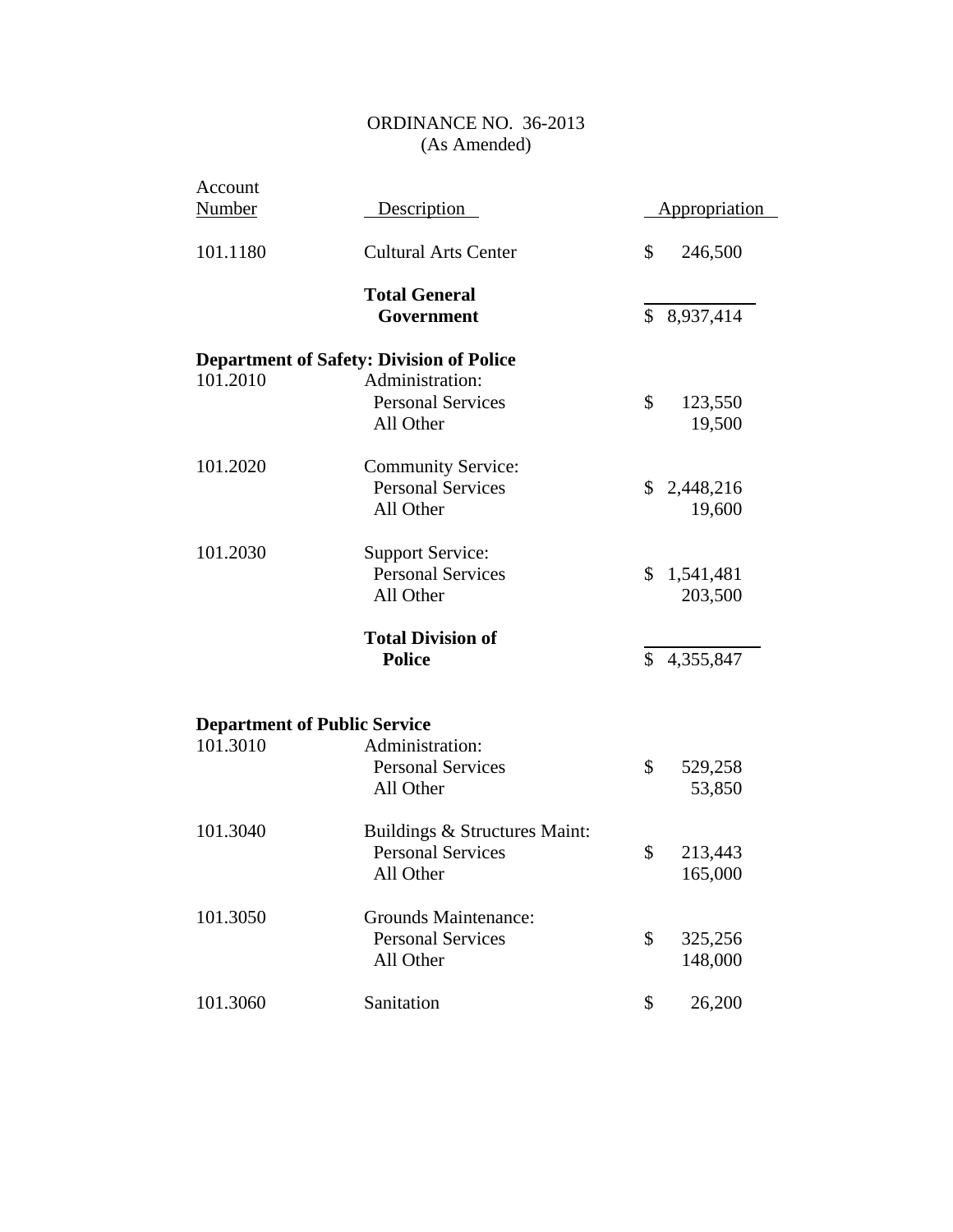| Account       |                                              |                      |
|---------------|----------------------------------------------|----------------------|
| <b>Number</b> | Description                                  | <b>Appropriation</b> |
| 101.3070      | <b>Fleet Maintenance:</b>                    |                      |
|               | <b>Personal Services</b>                     | \$<br>105,914        |
|               | All Other                                    | 315,500              |
|               |                                              |                      |
|               | <b>Total Department of</b>                   |                      |
|               | <b>Public Service</b>                        | \$<br>1,882,421      |
|               |                                              |                      |
|               | <b>Department of Parks &amp; Recreation</b>  |                      |
| 101.4010      | Administration:                              |                      |
|               | <b>Personal Services</b>                     | \$<br>165,673        |
|               | All Other                                    | 14,050               |
|               |                                              |                      |
| 101.4020      | Parks Maintenance:                           |                      |
|               | <b>Personal Services</b>                     | \$<br>588,567        |
|               | All Other                                    | 195,915              |
| 101.4030      | <b>Community Center Programs:</b>            |                      |
|               | <b>Personal Services</b>                     | \$<br>1,427,143      |
|               | All Other                                    | 315,315              |
|               |                                              |                      |
| 101.4040      | <b>Recreation Programs:</b>                  |                      |
|               | <b>Personal Services</b>                     | \$<br>15,777         |
|               | All Other                                    | 36,220               |
| 101.4050      | Senior Citizen Programs:                     |                      |
|               | <b>Personal Services</b>                     | \$<br>393,993        |
|               | All Other                                    | 41,090               |
|               |                                              |                      |
|               | <b>Total Department of</b>                   |                      |
|               | <b>Parks &amp; Recreation</b>                | \$<br>3,193,743      |
|               | <b>Department of Planning &amp; Building</b> |                      |
| 101.5010      | Planning& Building:                          |                      |
|               | <b>Personal Services</b>                     | \$<br>463,620        |
|               | All Other                                    | 71,150               |
|               |                                              |                      |
|               | <b>Total Department of</b>                   |                      |
|               | <b>Planning &amp; Building</b>               | \$<br>534,770        |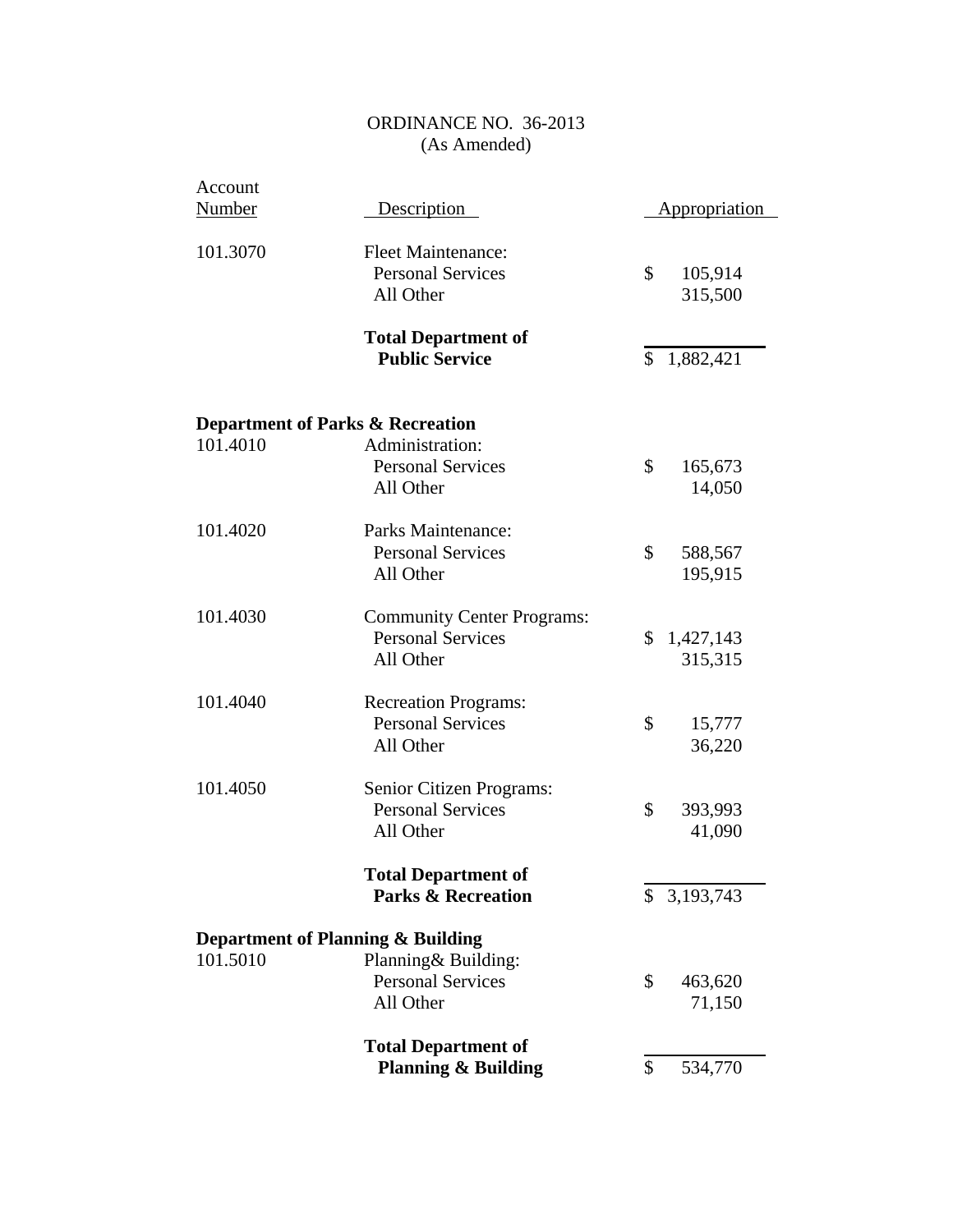| Account<br><b>Number</b> | Description                                                     | <b>Appropriation</b>       |
|--------------------------|-----------------------------------------------------------------|----------------------------|
|                          | <b>Sub-Total General Fund</b>                                   | \$18,904,195               |
|                          | <b>Department of Safety: Division of Fire</b>                   |                            |
| 101.6060                 | Administration:<br><b>Personal Services</b><br>All Other        | \$<br>177,314<br>144,750   |
| 101.6070                 | Operations:<br><b>Personal Services</b><br>All Other            | \$<br>4,999,246<br>348,300 |
| 101.6080                 | Training & Prevention:<br><b>Personal Services</b><br>All Other | \$<br>123,541<br>96,500    |
|                          | <b>Total Division of Fire</b>                                   | 5,889,651<br>\$            |
|                          | <b>TOTAL GENERAL FUND</b>                                       | \$24,793,846               |

SECTION 3. To provide operating expenditures for the Street Maintenance and Repair Fund during the fiscal year ending December 31, 2014, the following appropriations are hereby made in the Street Maintenance and Repair Fund:

| 202.2050 | Administration:<br><b>Personal Services</b><br>All Other                                           | \$<br>345,198<br>$-0-$  |
|----------|----------------------------------------------------------------------------------------------------|-------------------------|
| 202.2060 | <b>Street Maintenance, Construction</b><br>$&$ Equipment:<br><b>Personal Services</b><br>All Other | \$<br>175,874<br>74,500 |
| 202.2070 | <b>Street Cleaning</b>                                                                             | \$<br>12,500            |
| 202.2080 | <b>Street Drainage</b>                                                                             | \$<br>5,000             |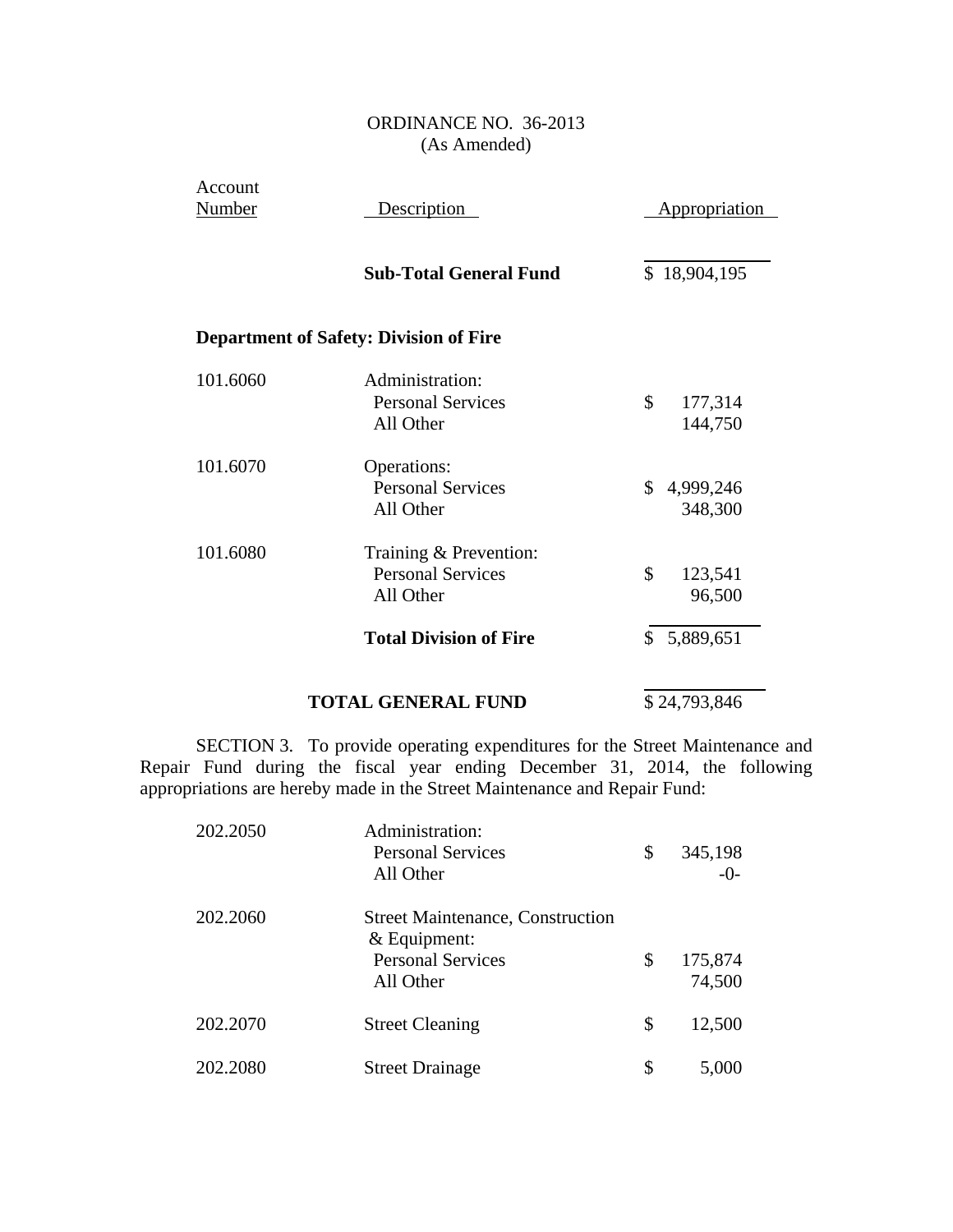| Account<br>Number                                | Description                                                              | Appropriation          |
|--------------------------------------------------|--------------------------------------------------------------------------|------------------------|
| 202.2090                                         | <b>Traffic Control Systems:</b><br><b>Personal Services</b><br>All Other | \$<br>85,883<br>70,850 |
| <b>Total Street Maintenance</b><br>& Repair Fund |                                                                          | 769,805                |

SECTION 4. To provide operating expenditures for the State Highway Fund during the fiscal year ending December 31, 2014, the following appropriations are hereby made in the State Highway Fund:

| 203.0010 | State Highway Improvement:<br><b>Personal Services</b><br>All Other | 72,358<br>35,000 |  |
|----------|---------------------------------------------------------------------|------------------|--|
|          | <b>Total State Highway Fund</b>                                     | \$107,358        |  |

SECTION 5. To provide operating expenditures for the Water Distribution Fund for the fiscal year ending December 31, 2014, the following appropriations are hereby made in the Water Distribution Fund:

| 204.6010 | Maintenance & Repair:           |   |        |
|----------|---------------------------------|---|--------|
|          | <b>Personal Services</b>        | S | 36,463 |
|          | All Other                       |   | 39,500 |
|          | <b>Total Water Distribution</b> |   |        |
|          | Fund                            |   | 75,963 |

SECTION 6. To provide operating expenditures for the Sanitary Sewer Fund during the fiscal year ending December 31, 2014, the following appropriations are hereby made in the Sanitary Sewer Fund:

|          | <b>Total Sanitary Sewer Fund</b>                  |     | \$61,963 |  |
|----------|---------------------------------------------------|-----|----------|--|
|          | All Other                                         |     | 23,000   |  |
| 205.7010 | Maintenance & Repair:<br><b>Personal Services</b> | SS. | 38,963   |  |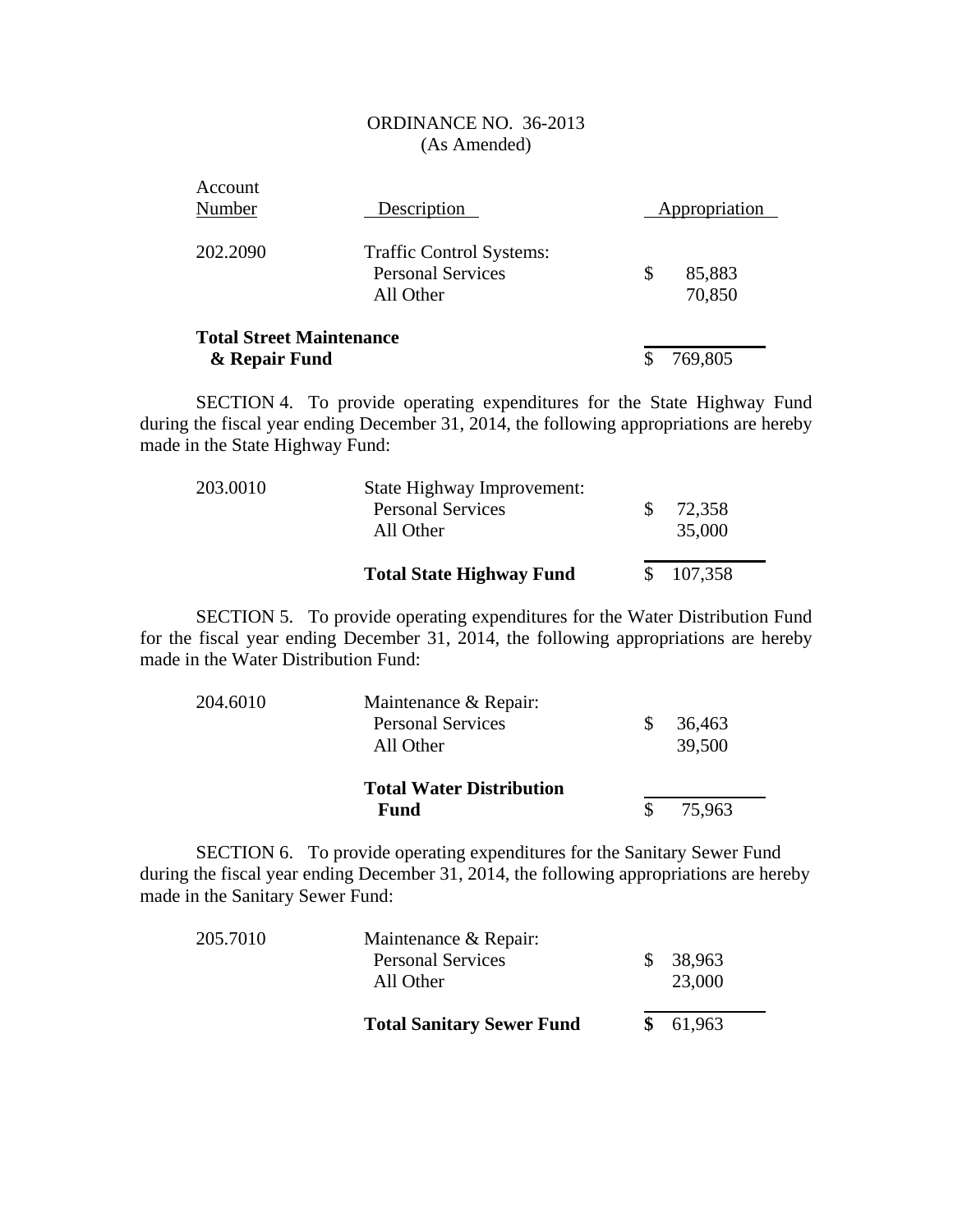| Account |             |               |
|---------|-------------|---------------|
| Number  | Description | Appropriation |

SECTION 7. To provide operating expenditures for the Police Pension Fund during the fiscal year ending December 31, 2014, the following appropriations are hereby made in the Police Pension Fund:

| 212.1212 | <b>Personal Services</b>         | \$590,000 |
|----------|----------------------------------|-----------|
|          | <b>Total Police Pension Fund</b> | \$590,000 |

SECTION 8. To provide operating expenditures for the Law Enforcement Trust Fund during the fiscal year ending December 31, 2014, the following appropriations are hereby made in the Law Enforcement Trust Fund:

214.1414 Law Enforcement Trust \$ 7,000

SECTION 9. To provide operating expenditures for the MMVLT Fund during the fiscal year ending December 31, 2014, the following appropriations are hereby made in the Enforcement and Education Fund:

215.8150 Contractual Services \$ 150,000

SECTION 10. To provide operating expenditures for the Enforcement and Education Fund during the fiscal year ending December 31, 2014, the following appropriations are hereby made in the Enforcement and Education Fund:

216.1616 Education Supplies \$ 3,500

SECTION 11. To provide operating expenditures for the Court Clerk Computer Fund during the fiscal year ending December 31, 2014, the following appropriations are hereby made in the Court Clerk Computer Fund:

218.1818 Computer Supplies \$ 60,000

SECTION 12. To provide operating expenditures for the Economic Development Fund during the fiscal year ending December 31, 2014, the following appropriations are hereby made in the Economic Development Fund:

| 219.1919 | Development Efforts |  | 305,000 |
|----------|---------------------|--|---------|
|----------|---------------------|--|---------|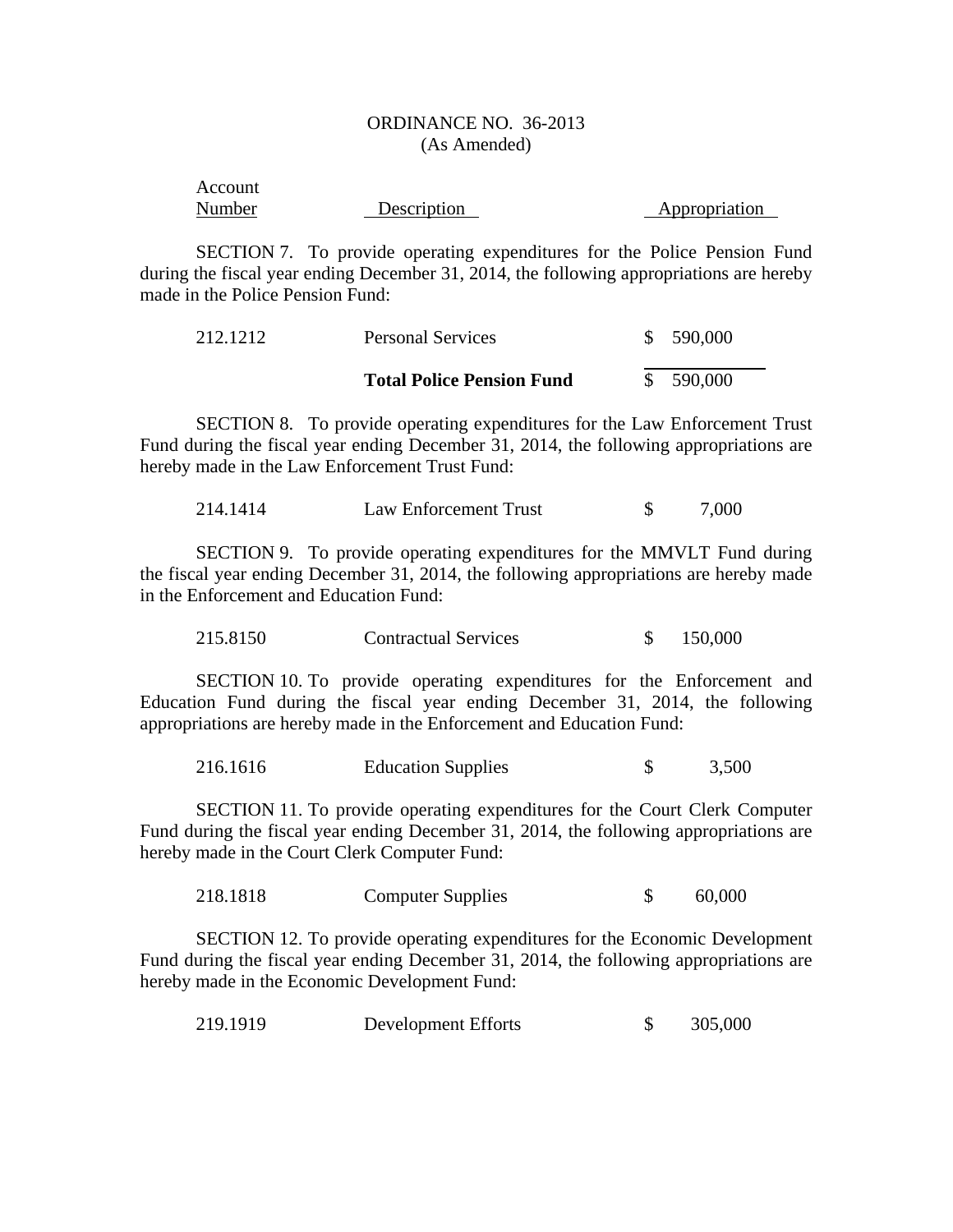SECTION 13. To provide operating expenditures for the various Revolving Funds during the fiscal year ending December 31, 2014, the following appropriations are hereby made in the Revolving Funds:

|                   | <b>Total Revolving Funds</b>          | \$<br>988,641            |  |
|-------------------|---------------------------------------|--------------------------|--|
| 825.2525          | <b>Accrued Acreage Fees</b>           | 7,500                    |  |
|                   | <b>Personal Services</b><br>All Other | \$<br>453,141<br>528,000 |  |
| 224.2424          | Parks & Recreation:                   |                          |  |
| Account<br>Number | Description                           | Appropriation            |  |

SECTION 14. To provide operating expenditures for the Capital Improvements Fund during the fiscal year ending December 31, 2014, the following appropriations are hereby made in the Capital Improvements Fund:

| 308.8110 | Capital Expenditures | \$1,401,811 |
|----------|----------------------|-------------|
|----------|----------------------|-------------|

SECTION 15. To provide operating expenditures for the General Bond Retirement Fund during the fiscal year ending December 31, 2014, the following appropriations are hereby made in the General Bond Retirement Fund:

| 409.9010 | Debt Service | \$2,861,500 |
|----------|--------------|-------------|
|----------|--------------|-------------|

SECTION 16. To provide operating expenditures for the O.B.B.S. Fund during the fiscal year ending December 31, 2014, the following appropriations are hereby made in the O.B.B.S. Fund:

830.3333 O.B.B.S. Surcharge \$ 5,000

SECTION 17. To provide operating expenditures for the TIF/CRA Fund during the fiscal year ending December 31, 2014, the following appropriations are hereby made in the TIF/CRA Fund:

| 910.9020 | <b>TIF Distribution</b> |        |
|----------|-------------------------|--------|
|          | (Worthington Station)   | 45,000 |